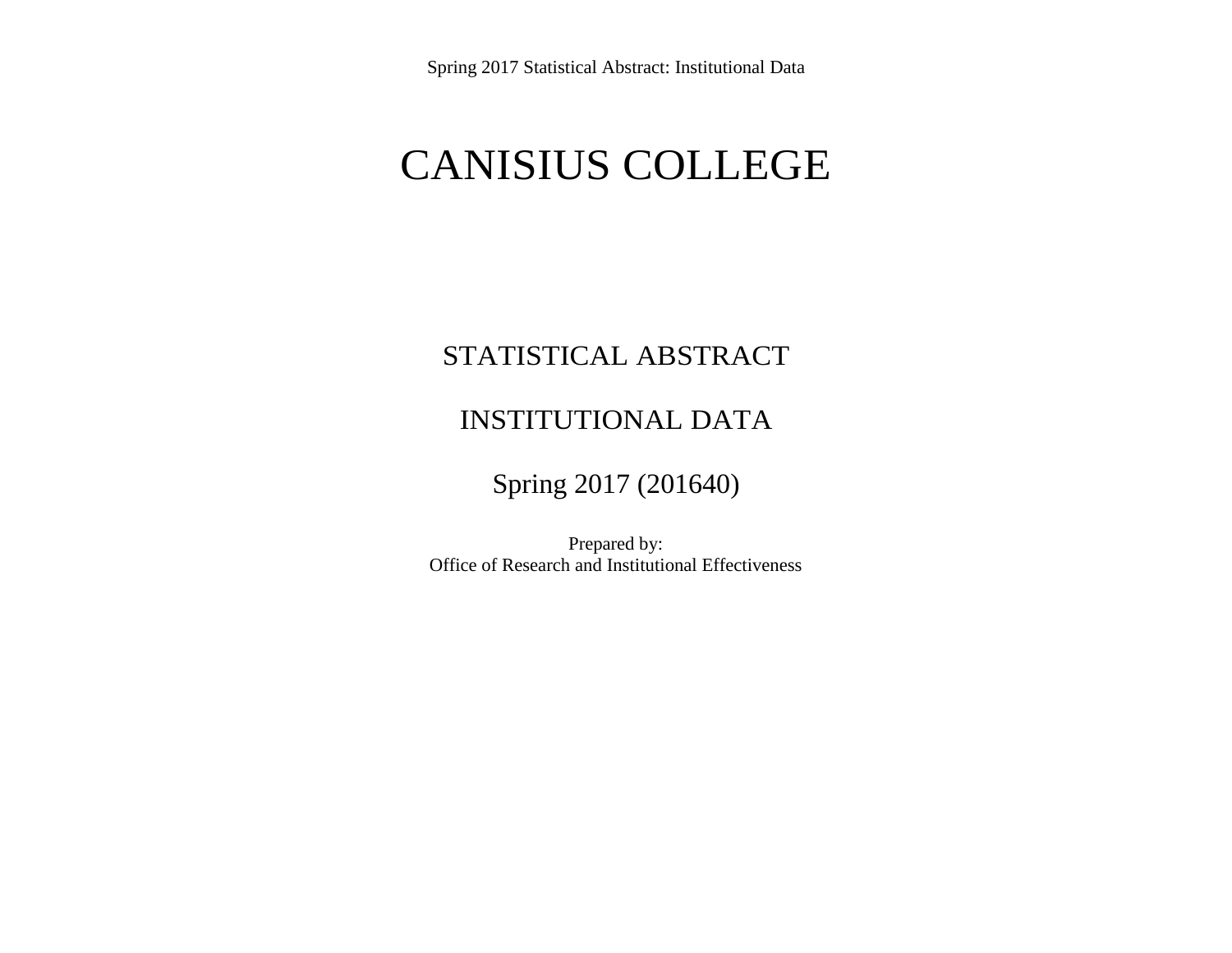| Canisius College at a Glance |  |  |  |
|------------------------------|--|--|--|
|------------------------------|--|--|--|

|                                   | Undergrad. | Graduate | Total   |
|-----------------------------------|------------|----------|---------|
| Enrollment, Spring 2017           | 2,566      | 1,123    | 3,689   |
| Enrollment, Spring 2016           | 2,664      | 1,145    | 3,809   |
| Percent Change in Enrollment      | $-3.7%$    | $-2.0%$  | $-3.2%$ |
|                                   |            |          |         |
| Number Full-time                  | 2,299      | 431      | 2,730   |
| Number Part-time                  | 267        | 692      | 959     |
|                                   |            |          |         |
| Percent Full-time                 | 89.6%      | 38.4%    | 74.0%   |
| Percent Part-time                 | 10.4%      | 61.6%    | 26.0%   |
|                                   |            |          |         |
| Credit Hours Attempt. Spring 2017 | 36,237     | 8,042    | 44,279  |
| Credit Hours Attempt. Spring 2016 | 37,585     | 8,276    | 45,861  |
| Percent Change in CH Attempted    | $-3.6%$    | $-2.8%$  | $-3.4%$ |
|                                   |            |          |         |
| FTE, Spring 2017                  | 2,385      | 818      | 3,203   |
| FTE, Spring 2016                  | 2,482      | 844      | 3,326   |
| Percent Change in FTE             | $-3.9%$    | $-3.1%$  | $-3.7%$ |
|                                   |            |          |         |
| <b>Enrollment by College</b>      |            |          |         |
| College of Arts and Sciences      | 1,322      | 66       | 1,388   |
| School of Ed. & Human Services    | 373        | 753      | 1,126   |
| Wehle School of Business          | 648        | 303      | 951     |
| No College Designated             | 223        | 1        | 224     |
|                                   |            |          |         |
| <b>Enrollment by Gender</b>       |            |          |         |
| <b>Percent Male</b>               | 51.6%      | 39.2%    | 47.8%   |
| Percent Female                    | 48.4%      | 60.8%    | 52.2%   |
|                                   |            |          |         |
| Average Age                       | 20.3       | 29.5     | 23.1    |
|                                   |            |          |         |
| <b>Enrollment by Residence</b>    |            |          |         |
| On-campus Resident                | 1039       | 24       | 1063    |
| <b>Percent Resident</b>           | 40.5%      | 2.1%     | 28.8%   |
|                                   |            |          |         |
|                                   |            |          |         |
|                                   |            |          |         |

| <b>Enrollment by Ethnicity</b>                       | Number           | Percentage |
|------------------------------------------------------|------------------|------------|
| American Indian/Alaska Native                        | 9                | 0.2%       |
| Asian                                                | 70               | 1.9%       |
| <b>Black/African American</b>                        | 265              | 7.2%       |
| Hispanic                                             | 183              | 5.0%       |
| Native Hawaiian/Pacific Islander                     | 4                | 0.1%       |
|                                                      |                  |            |
| Non-Resident Alien                                   | 156              | 4.2%       |
| Two or More Races                                    | 57               | 1.5%       |
| Unknown                                              | 379              | 10.3%      |
| White                                                | 2566             | 69.6%      |
| Enrollment by CH Hours Earned                        |                  |            |
| $0$ to 29                                            | 667              | 18.1%      |
| 30 to 59                                             | 563              | 15.3%      |
| 60 to 89                                             | $\overline{552}$ | 15.0%      |
| 90 plus                                              | 785              | 21.3%      |
| Graduate                                             | 1,122            | 30.4%      |
| Enrollment by Student Type                           |                  |            |
| UG Continuing(Including Kings) 2276/9                | 2,285            | 61.9%      |
| <b>UG Cross Registered</b>                           | 45               | 1.2%       |
| <b>UG High School Students</b>                       | 150              | 4.1%       |
| UG New First Time (Includes1 <sup>st</sup> FR Kings) | $\overline{2}$   | 0.1%       |
| UG Re-admit                                          | 6                | 0.2%       |
| <b>Summer Honors</b>                                 | $\overline{c}$   | 0.1%       |
| <b>UG</b> Transfer                                   | 42               | 1.1%       |
| <b>UG</b> Transient                                  | 25               | 0.7%       |
| <b>UG Visiting</b>                                   | 9                | 0.2%       |
| Grad Continuing (Includes Kings)                     | 962              | 26.1%      |
| Grad, New First Time                                 | 132              | 3.6%       |
| Grad, Transfer, Transient, Re-Admit                  | 29               | 0.8%       |
| <b>Enrollment by Residency</b>                       |                  |            |
| Canadian                                             | 57               | 1.5%       |
| International                                        | 83               | 2.2%       |
| New York Resident                                    | 3,120            | 84.6%      |
| Out-of-state Resident                                | 403              | 10.9%      |
| Unknown                                              | 26               | 0.7%       |
| <b>Receiving Federal Pell Grants</b>                 |                  |            |
| Full Time Undergraduates                             | 707              | 30.8%      |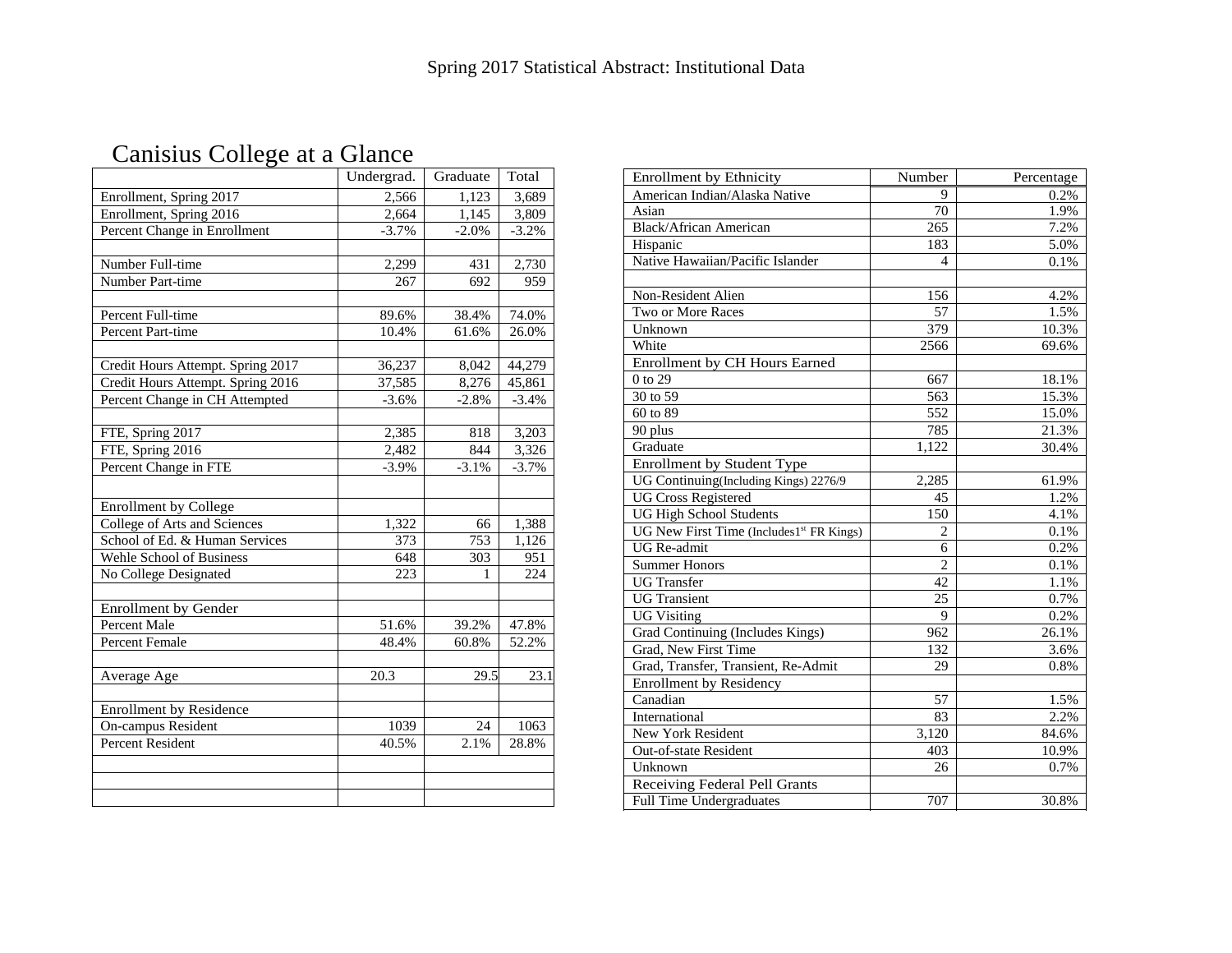# ENROLLMENTS BY MAJOR \*Includes double counting

## COLLEGE OF ARTS & SCIENCES

## Undergraduate Programs

| Code         | Major                               | Count           |
|--------------|-------------------------------------|-----------------|
| ABEC         | Animal Behavior                     | 204             |
| AHM          | <b>Art History</b>                  | 4               |
| <b>ANT</b>   | Anthropology                        | 10              |
| <b>BCH</b>   | Biochemistry                        | 31              |
| <b>BCHA</b>  | Biochemistry, ACS Certified         | $\overline{2}$  |
| BIF          | <b>Bioinformatics</b>               | 12              |
| <b>BIO</b>   | <b>Biology</b>                      | 204             |
| <b>CHM</b>   | Chemistry                           | 15              |
| <b>CHM</b>   | Chemistry, ACS Certified            | $\overline{1}$  |
| <b>CHM</b>   | Chemistry, Health Professions       | 15              |
| <b>CLLA</b>  | <b>Classical Languages</b>          |                 |
| <b>CLS</b>   | Classics                            | 7               |
| CLSG         | Classics, Greek                     |                 |
| CLSL         | Classics, Latin                     | 1               |
| COM          | <b>Communication Studies</b>        | 108             |
| <b>CRJ</b>   | <b>Criminal Justice</b>             | 101             |
| <b>CRW</b>   | <b>Creative Writing</b>             | 31              |
| $\csc$       | <b>Computer Science</b>             | 55              |
| <b>CSC1</b>  | <b>Computer Science</b>             | 7               |
| <b>CSCC</b>  | <b>Computer Science Certificate</b> | $\theta$        |
| <b>DMA</b>   | Digital Media Arts                  | 79              |
| <b>EN 32</b> | Physics (Pre-engineering $3+2$ )    | 11              |
| <b>ENG</b>   | English                             | 58              |
| <b>ENGR</b>  | Pre-Engineering                     | 6               |
| <b>ENV</b>   | <b>Environmental Sciences</b>       | 11              |
| <b>EUR</b>   | <b>European Studies</b>             | 9               |
| <b>EVST</b>  | <b>Environmental Studies</b>        | 28              |
| FRC          | French                              | 9               |
| GER          | German                              | 9               |
| <b>HIS</b>   | History                             | 35              |
| <b>INT</b>   | <b>International Relations</b>      | 43              |
| <b>JRN</b>   | Journalism                          | $\overline{35}$ |
| LAS          | <b>Latin American Studies</b>       | 4               |
| MAT          | <b>Mathematics</b>                  | 22              |
| <b>MATS</b>  | Mathematics & Statistics            | 5               |
| MLSC         | <b>Medical Laboratory Science</b>   | 10              |
| <b>MUS</b>   | Music                               | 8               |
| <b>MUSP</b>  | Music Performance                   | $\overline{2}$  |
| PHI          | Philosophy                          | 1               |
| PHIH         | Philosophy, Hypatian Scholar        | 4               |
| <b>PHII</b>  | Philosophy, Ignation Scholar        | 3               |
| <b>PHY</b>   | Physics                             | 7               |
| <b>PSC</b>   | <b>Political Science</b>            | 92              |
| <b>PSY</b>   | Psychology                          | 258             |
| RST          | Religious Studies                   | 4               |
| SOC          | Sociology                           | 38              |
| <b>SPA</b>   | Spanish                             | 20              |
| SSC          | Social Scien. (BA), Adult Acad.     | $\overline{0}$  |
| <b>UND</b>   | Undecided                           | 49              |
| URS          | Urban Studies                       | 9               |
| WST          | Women's Studies, Certificate (ADJ)  | $\overline{0}$  |

#### Graduate Programs

| Code        | Major                      | Count |
|-------------|----------------------------|-------|
| ANZO        | Anthrozoology              |       |
| <b>ASNM</b> | Arts & Sciences Non-Matric |       |
| <b>COMG</b> | Communication & Leadership |       |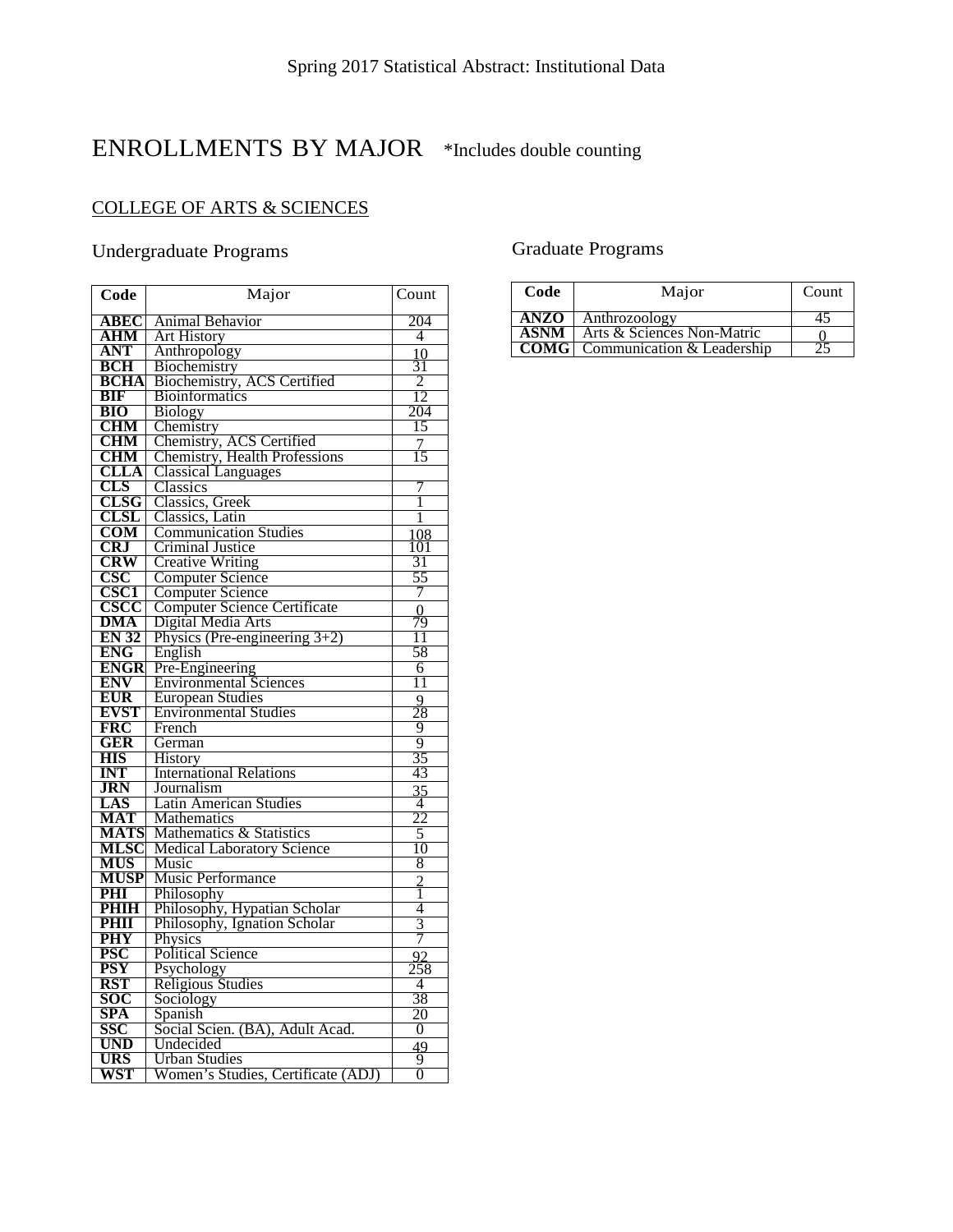## ENROLLMENTSBY MAJOR Cont'd \*Includes double counting SCHOOL OF EDUCATION & HUMAN SERVICES

#### Undergraduate Programs

| Code        | Major                                   | Count          |
|-------------|-----------------------------------------|----------------|
| ATM         | <b>Athletic Training</b>                | 32             |
| ECC         | Early Childhood/Child. Ed. Dual         | 21             |
| EDAD        | <b>Adolescent Education</b>             |                |
| EDC.        | Childhood Education                     | $\frac{29}{3}$ |
| EDEC        | Early Childhood Education               | 0              |
| <b>HEW</b>  | Health & Wellness                       | 98             |
| <b>HUSR</b> | Human Services                          | 45             |
| <b>IND1</b> | Leadership/Com. for Org. Grow           | 0              |
| PEHL        |                                         |                |
| PEM         | Physical/Health Education               | 18             |
|             | <b>Physical Education</b>               | $\overline{0}$ |
| <b>PESS</b> | <b>Physical Education Sport Studies</b> | 3              |
| <b>PHED</b> | Physical Education, Birth-12            | 0              |
| PS1         | CC2CC-NCCC Rad. Tech(OPS)               | 2              |
| PS5         | CC2CC – GCC Resp. Care(OPS)             | $\overline{0}$ |
| PS8         | Professional Tech. Studies(OPS)         | 0              |
| PS9         | Professional Tech. Studies (OPS)        | $\overline{0}$ |
| <b>PS10</b> | Telecomm Tech. (Verizon)(OPS)           | 0              |
| <b>PS11</b> | Professional Tech. Studies(OPS)         | $\overline{0}$ |
| <b>PS14</b> | Professional Tech. Studies (OPS)        | $\overline{0}$ |
| SPE1        | Special/Childhood Ed.Grades 1-6         | 31             |
| <b>SPEB</b> | Special/Early Child. Ed. Birth-2        | $\overline{0}$ |
| SPMT        | <b>Sports Management</b>                | 98             |
| UND         | Undecided                               | 0              |

#### Graduate Programs

| Code                    | Major                                 | Count          |
|-------------------------|---------------------------------------|----------------|
| <b>AUE</b>              | <b>Adolescence Education</b>          | 13             |
| <b>AUE1</b>             | <b>Adolescence Urban Education</b>    | $\overline{0}$ |
| $\overline{\rm AUE2}$   | Adolescence Urban Special Ed          | $\overline{0}$ |
| <b>AUE3</b>             | Adolescence Urban Ed TESOL            | $\overline{0}$ |
| <b>AUE4</b>             | Adolescence Urban Bilingual Ed        | $\overline{0}$ |
| <b>CLM</b>              | <b>Clinical Mental Health Counsel</b> | 78             |
| <b>CMH</b>              | Community Mental Hlth Counsel         |                |
| $\overline{\text{CSH}}$ | Community & Sch. Health(OPS)          | 15             |
| $\bf CSP$               | <b>College Student Personnel</b>      | 44             |
| <b>CUA1</b>             | Childhood Urban Education             | 0              |
| <b>CUA2</b>             | Childhood Urban Special Ed            | 0              |
| CUA3                    | Childhood Urban Ed TESOL              | $\overline{0}$ |
| <b>CUA4</b>             | Childhood Urban Bilingual Ed          | $\Omega$       |
| ${\bf CUE}$             | <b>Childhood Education</b>            | 24             |
| ECU                     | <b>Early Childhood Education</b>      | 3              |
| <b>ECU2</b>             | Early Childhood Urban Spec. Ed        | 0              |
| ECU3                    | Early Childhood Urb. Ed TESOL         | $\overline{0}$ |
| ECU4                    | Early Childhood Ur. Biling. Ed.       | $\theta$       |
| <b>EDA</b>              | School/Admin. Supervision             | 1              |
| <b>EDAD</b>             | <b>Adolescent Education</b>           | 6              |
| <b>EDAO</b>             | Educational Admin./Supervision        | 28             |
| <b>EDB</b>              | Business & Marketing Education        | $\overline{0}$ |
| EDC                     | Childhood Education                   | 4              |
| <b>EDD</b>              | Deaf Education                        | $\frac{4}{5}$  |
| EDD1                    | Deaf Childhood Ed. Grades 1 - 6       |                |
| EDD7                    | Deaf Adoles. Ed. Grades 7-12          | $\overline{0}$ |
| EDDI                    | Differentiated Instruction            | 17             |
| <b>EDG</b>              | <b>General Education</b>              | 0              |
| EDN                     | General Ed., Non-matriculated         | 14             |
| <b>EDT</b>              | <b>Education Tech. Certificate</b>    | 19             |
| EDT <sub>2</sub>        | <b>Ed Tech and Emerging Medias</b>    | 3              |
| GEE                     | Gifted Ed. Extention                  | 0              |
| <b>HHP</b>              | Health & Human Perform.OPS)           | 24             |
| HIT                     | <b>Health Information Technology</b>  | 9              |
| LTC                     | <b>Literacy Education</b>             | 10             |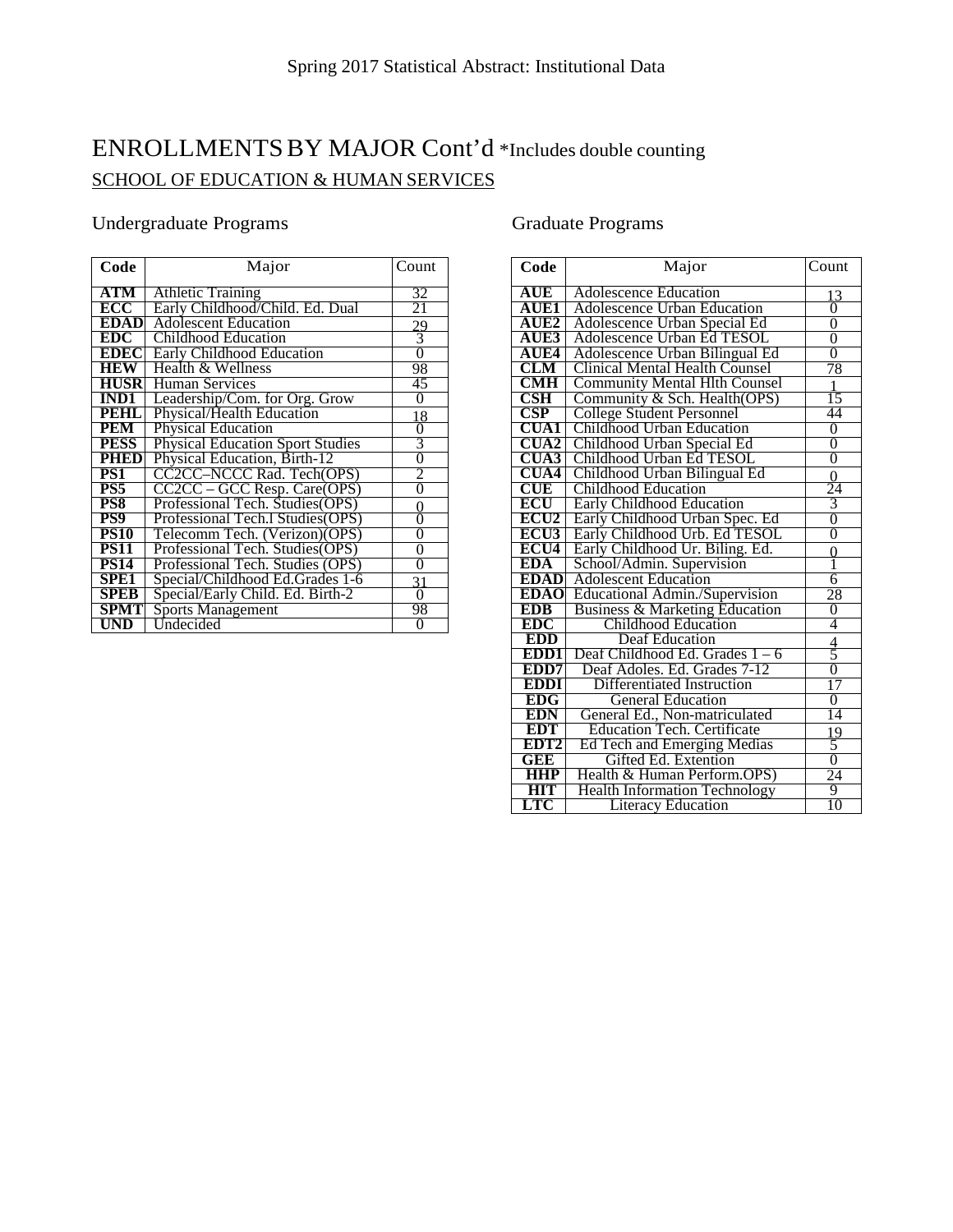## Spring 2017 Statistical Abstract: Institutional Data

| Code             | Major                                 | Count          |
|------------------|---------------------------------------|----------------|
| MCXT             | Middle Childhood Extension            | $\overline{0}$ |
| <b>MSA</b>       | <b>Sport Administration</b>           | $\overline{0}$ |
| <b>NDEG</b>      | Non-Degree                            | 40             |
| NTC1             | <b>Applied Nutrition Cert Track 1</b> | $\theta$       |
| <b>NTR</b>       | <b>Applied Nutrition</b>              | 13             |
| NTR1             | <b>Applied Nutrition, Track 1</b>     | $\overline{0}$ |
| NTR2             | <b>Applied Nutrition, Track 2</b>     | 0              |
| <b>ONBE</b>      | <b>Bilingual Education</b>            | 5              |
| <b>ONBS</b>      | <b>Bilingual Special Ed</b>           | $\overline{0}$ |
| ONE <sub>2</sub> | Teach Eng to Spk.of Other Lang.       | $\mathbf{1}$   |
| <b>ONES</b>      | Teach Eng to Spk.of Other Lang.       | 56             |
| <b>ONLT</b>      | Literacy Education, On-line           | 34             |
| <b>ONPE</b>      | Physical Education, On-line           | 46             |
| ONSA             | Sports Administration, On-line        | 74             |
| <b>ONSB</b>      | School Build Ldrship, On-line         | 54             |
| <b>ONSD</b>      | School District Ldrship, On-line      | 45             |
| <b>OSBD</b>      | School Build./Dist. Ldr, Online       | 5              |
| <b>OTT</b>       | <b>Online Teaching and Training</b>   | $\overline{0}$ |
| <b>PEM</b>       | <b>Physical Education</b>             | $\overline{0}$ |
| <b>PHED</b>      | Physical Education, Birth-12          | 17             |
| <b>READ</b>      | <b>Reading Certificate</b>            | $\overline{0}$ |
| <b>RES</b>       | <b>Respiratory Care</b>               | 14             |
| <b>RES1</b>      | Respiratory Care, Track 1             | $\overline{0}$ |
| RES <sub>2</sub> | Respiratory Care, Track 2             | $\overline{0}$ |
| <b>SAC</b>       | School/Agency Counseling              | 37             |
| <b>SBDL</b>      | School Build./District Ldership       | 1              |
| $\bf SBL$        | School Building Leadership            | 3              |
| <b>SDL</b>       | <b>School District Leadership</b>     | $\overline{2}$ |
| <b>SPE</b>       | <b>Special Education</b>              | 12             |
| SPE1             | Spec./Childhood Ed. Grades 1-6        | $\overline{3}$ |
| SPE7             | Special Education, Adolescent         | $\overline{0}$ |
| <b>SPEA</b>      | Special Education, Advanced           | $\overline{0}$ |
| SPM1             | Special Education, Childhood          | 0              |
| SPM7             | Special Education, Adolescent         | $\overline{2}$ |

#### WEHLE SCHOOL OF BUSINESS

## Undergraduate Programs

| Code        | Major                             | Count           |
|-------------|-----------------------------------|-----------------|
| ACC         | Accounting                        | 143             |
|             |                                   |                 |
| <b>ACC1</b> | Accounting                        | 20              |
| <b>ACC2</b> | Professional Accounting           | 8               |
| <b>AIS</b>  | <b>Accounting Information Sys</b> | 42              |
| <b>ECO</b>  | <b>Business Economics</b>         | 93              |
| <b>ECON</b> | Economics                         | 25              |
| <b>ENT</b>  | Entrepreneurship                  | 41              |
| <b>FIN</b>  | Finance                           | 227             |
| <b>IBUS</b> | <b>International Business</b>     | $\overline{36}$ |
| <b>MGT</b>  | Management                        | 93              |
| <b>MIS</b>  | <b>Information Systems</b>        | 9               |
| MKT         | Marketing                         | 109             |
| <b>UNBU</b> | <b>Undeclared Business</b>        | 4               |
| UND         | Undecided                         | 9               |